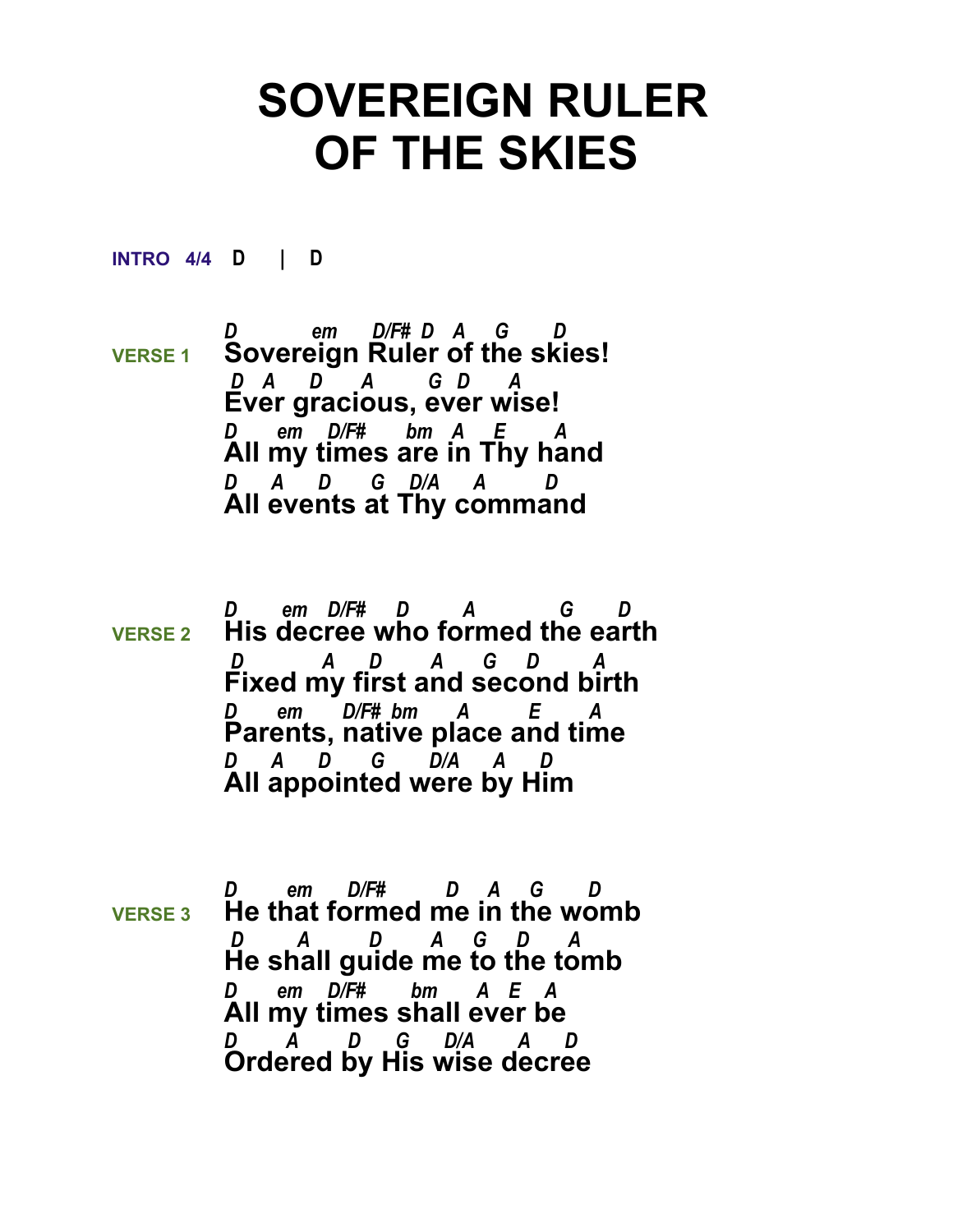*D em D/F# D A G D*  **VERSE 4 Times of sickness, times of health**  *D A D A G D A* **Times of penury and wealth** *D em D/F# bm A E A*  **Times of tri—al and of grief**  *D A D G D/A A D*  **Times of triumph and relief** 

*D em D/F# D A G D*  **VERSE 5 Times the tempter's power to prove**  *D A D A G D A* **Times to taste a Savior's love** *D em D/F# bm A E A*  **All must come, and last and end** *D A D G D/A A D*  **As shall please my heavenly Friend**

*D em D/F# D A G D*  **VERSE 6 Plagues and deaths around me fly**  *D A D A G D A* **Till He bids, I cannot die** *D em D/F# bm A E A*  **Not a single shaft can hit** *D A D G D*/A **Till the God of love thinks fit**